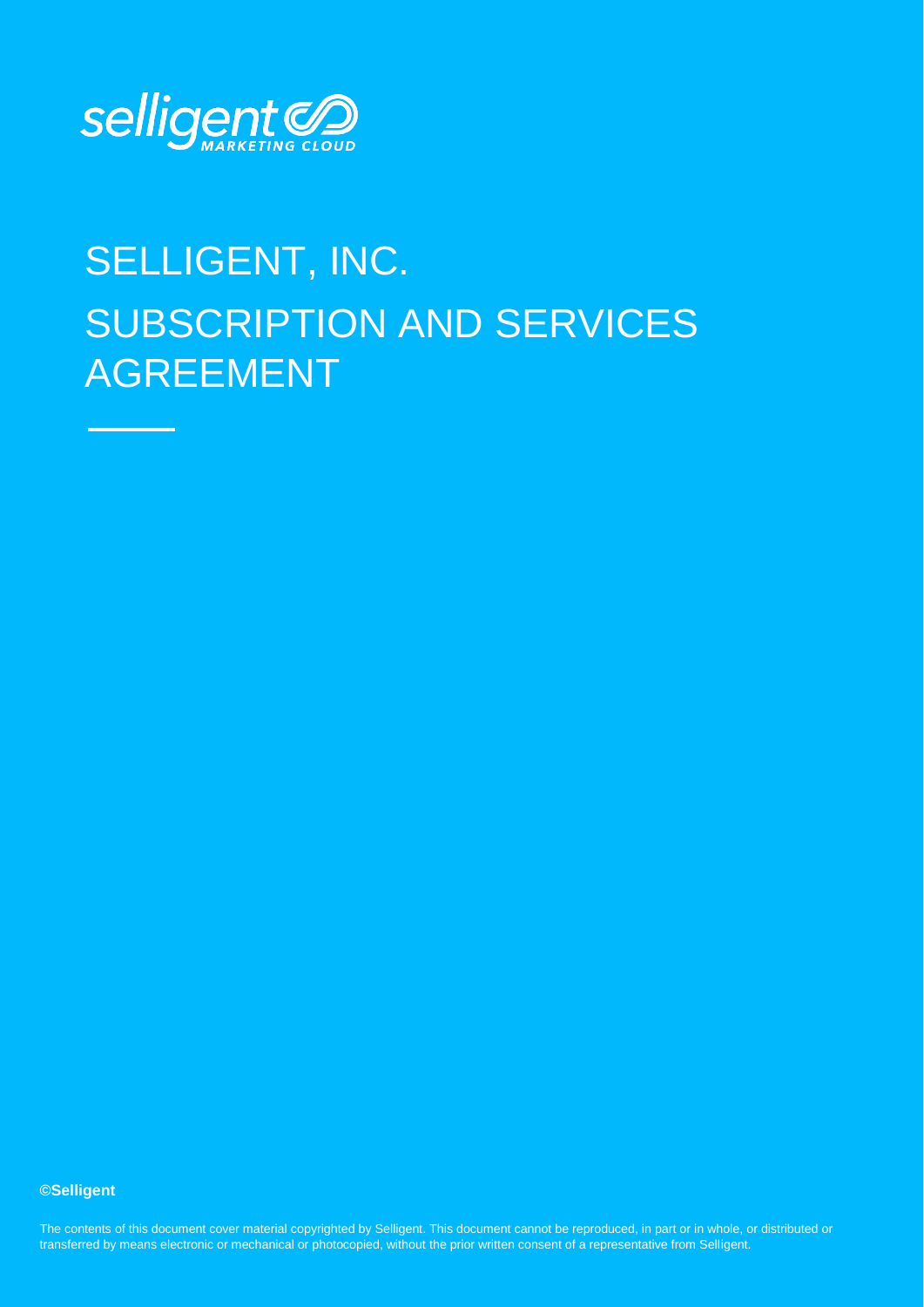# **SELLIGENT MARKETING CLOUD SUBSCRIPTION AND SERVICES AGREEMENT**

#### **IMPORTANT, READ CAREFULLY: CLIENT'S USE OF AND ACCESS TO THE WEBSITE, PRODUCTS AND ASSOCIATED SERVICES AND SOFTWARE (COLLECTIVELY, THE "SERVICES") OF SELLIGENT, INC. D/B/A SELLIGENT MARKETING CLOUD ("SELLIGENT") IS CONDITIONED UPON CLIENT'S COMPLIANCE AND ACCEPTANCE OF THESE TERMS.** THIS MASTER SERVICES AGREEMENT GOVERNS ACQUISITION AND USE OF SELLIGENT'S SERVICES BY THE CLIENT. BY EXECUTING A SALES ORDER AND/OR STATEMENT OF WORK THAT REFERENCES THIS AGREEMENT, THE CLIENT AGREES TO ALL OF THE TERMS AND CONDITIONS OF THIS AGREEMENT. THE INDIVIDUAL ENTERING INTO THIS AGREEMENT ON BEHALF OF A COMPANY OR OTHER LEGAL ENTITY REPRESENTS TO HAVE THE AUTHORITY TO BIND SUCH ENTITY AND ITS AFFILIATES TO THESE TERMS AND CONDITIONS. ANY INDIVIDUAL WHO DOES NOT HAVE SUCH AUTHORITY, OR IF YOU DO NOT AGREE WITH ALL OF THESE TERMS AND CONDITIONS, MUST NOT ACCEPT THIS AGREEMENT. ANY CLIENT WHO DOES NOT AGREE WITH THESE TERMS AND CONDITIONS MAY NOT ACCESS OR USE THE SERVICES.

IN ADDITION, THE SERVICES MAY NOT BE ACCESSED BY ANY USER FOR PURPOSES OF MONITORING THEIR AVAILABILITY, PERFORMANCE, OR FUNCTIONALITY, OR FOR ANY OTHER BENCHMARKING OR COMPETITIVE PURPOSES WITHOUT THE EXPRESS WRITTEN PERMISSION OF SELLIGENT, INC. D/B/A SELLIGENT MARKETING CLOUD.

This Agreement was last updated on **February 8, 2018**, it is effective between the Client and Selligent as of the date of a Sales Order and/or Statement of Work is executed by both parties.

#### 1. DEFINITIONS.

**1.1 "Agreement"** means this Subscription and Services Agreement, the Services Order(s), SOW(s) and the other documents as listed below and incorporated herein by reference, in prevailing order should there be conflicting provision:

- 1. Service Order(s), as applicable;
- 2. Specific Agreement(s), as applicable;
- 3. Data Processing Agreement ("DPA"), as applicable;
- 4. Support and Service Level Schedule;
- 5. Subscription and Services Agreement.

**1.2 "Acceptable Use Policy" or "AUP"** refers to the required actions and practices, as well as those actions and practices that are unacceptable and prohibited, with respect to the Client's use of any product or Service created, developed, sold, licensed, delivered, supplied or performed by Selligent.

**1.3 "Brand"** Any combination of unique design, sign, symbol, words, or a combination of these, employed by Client in creating an image that identifies a product and differentiates it from its competitors or its other services.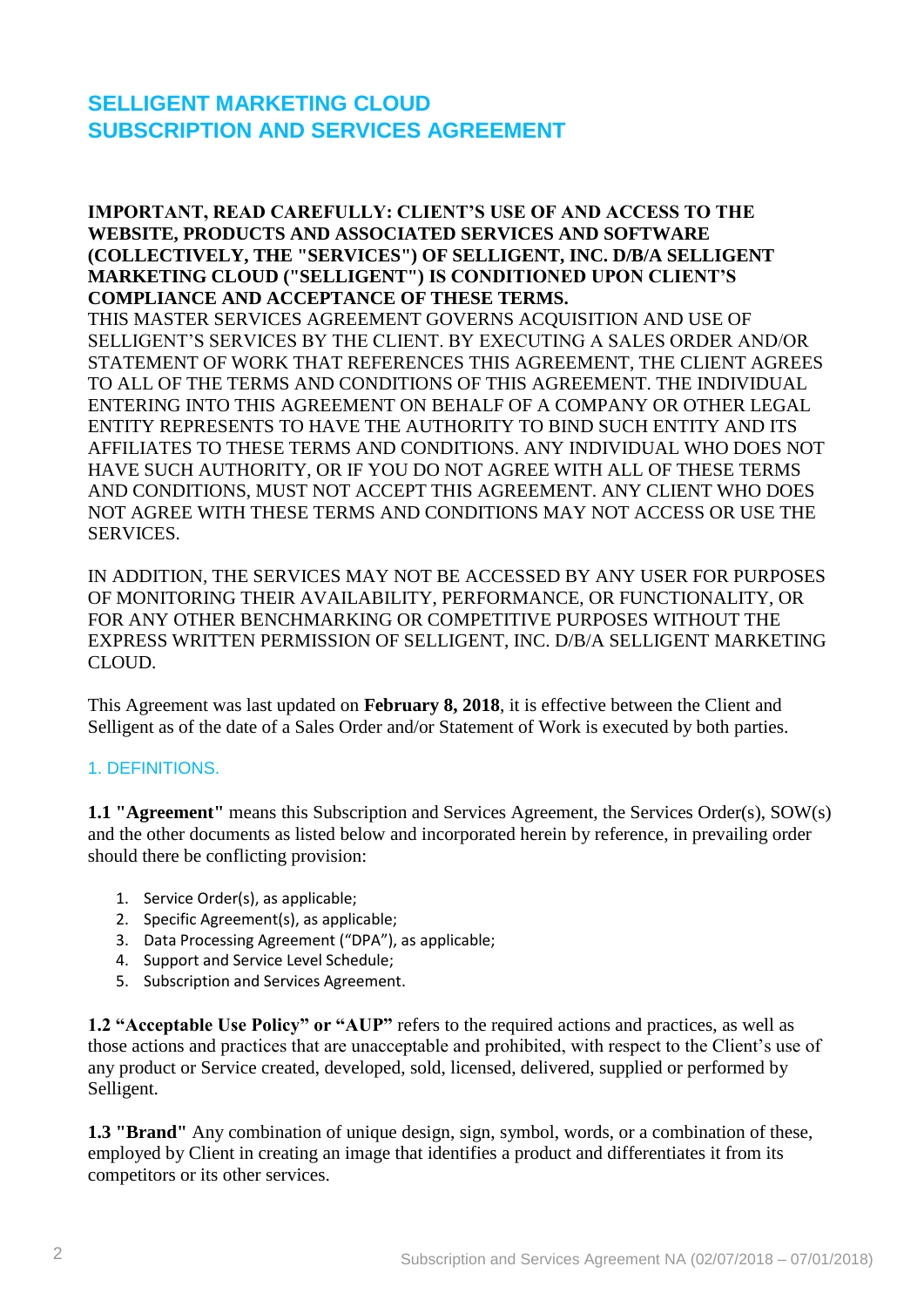**1.4 "Channel"** In addition to the Platform's base modules, Client can add additional modules to enhance functionality or mode of communication with Client's customers, each of these modules is a "Channel". Each Channel is available separately and shall be accessible only via execution of a Sales Order(s).

**1.5 "Client"** includes any entity that controls, is controlled by, or is under common control with Client ("Affiliates"). For purposes of this Agreement, "Affiliate" means any entity directly or indirectly controlling or controlled by or in common control with Client, where "control" is defined as the ownership of at least 50% of the equity or beneficial interests of such entity or the right to vote for or appoint a majority of the board of directors or other governing body of such entity, and any other entity with respect to which Client or any of such Affiliates has management or operational responsibility. "Client" also includes any and all employees, agents, independent contractors, subcontractors, or affiliated third parties of Client who access or otherwise use the Service(s) provided under this Agreement. Client shall assume any liability arising out of the performance of its Affiliates, employees, agents, independent contractors, and affiliated third parties under this Agreement.

**1.6 "Client Data"** is all data or information submitted by or on behalf of Client to or through the Service(s), including Consumer Data, any audio-visual design assets (i.e., photographic images, video, animations, illustrations), or other identifying or branding elements of Client or its clients to enable performance of the Service(s).

**1.7 "Consumer Data"** means any information to which Selligent is provided access under this Agreement that could identify an individual either directly or indirectly including, without limitation, the individual's name, birth date, personal contact information, passwords, employment information, or other individual confidential information.

**1.8 "Documentation"** are the information provided by Selligent describing operation and use of the Service(s), by any means of delivery, whether at Client's written request or otherwise, and all as provided to Selligent's clients generally and all such items as updated from time to time.

**1.9 "Platform"** means the technical infrastructure Selligent has in place to provide the subscription Service for Client. Client may, elect to have multiple, logically separated installations of the Platform, each an "Instance". Instance(s) may be ordered only via execution of a Sales Order.

**1.10 "Project Service(s)"** means project or data services, of which timing and staff availability are planned with Client. Project Services can be (but are not limited to) auditing the quality of databases, project management, technical integration services, campaign creation services, consultancy services and training services (the "Deliverables"). Deliverables, if any, are limited to content specific to Client and do not include any retained, common, reusable or generic elements or methodologies.

**1.11 "Sector"** a description of the industry on which the Client's primary business is focused.

**1.12 "Service(s)"** means the Subscription Services, Project Services and Support Services that the Client orders in the framework of this Agreement. "Additional Services" may be ordered via subsequent SOW(s) and/or Sales Order(s).

**1.13 "Service Order(s)"** are the ordering documents, including but not limited to a Sales Order, Statement of Work or otherwise, that specify, among other things, each Service, its subscription term and the scope of Service(s) ordered, and the applicable fees. All such forms are executed hereunder and deemed incorporated herein.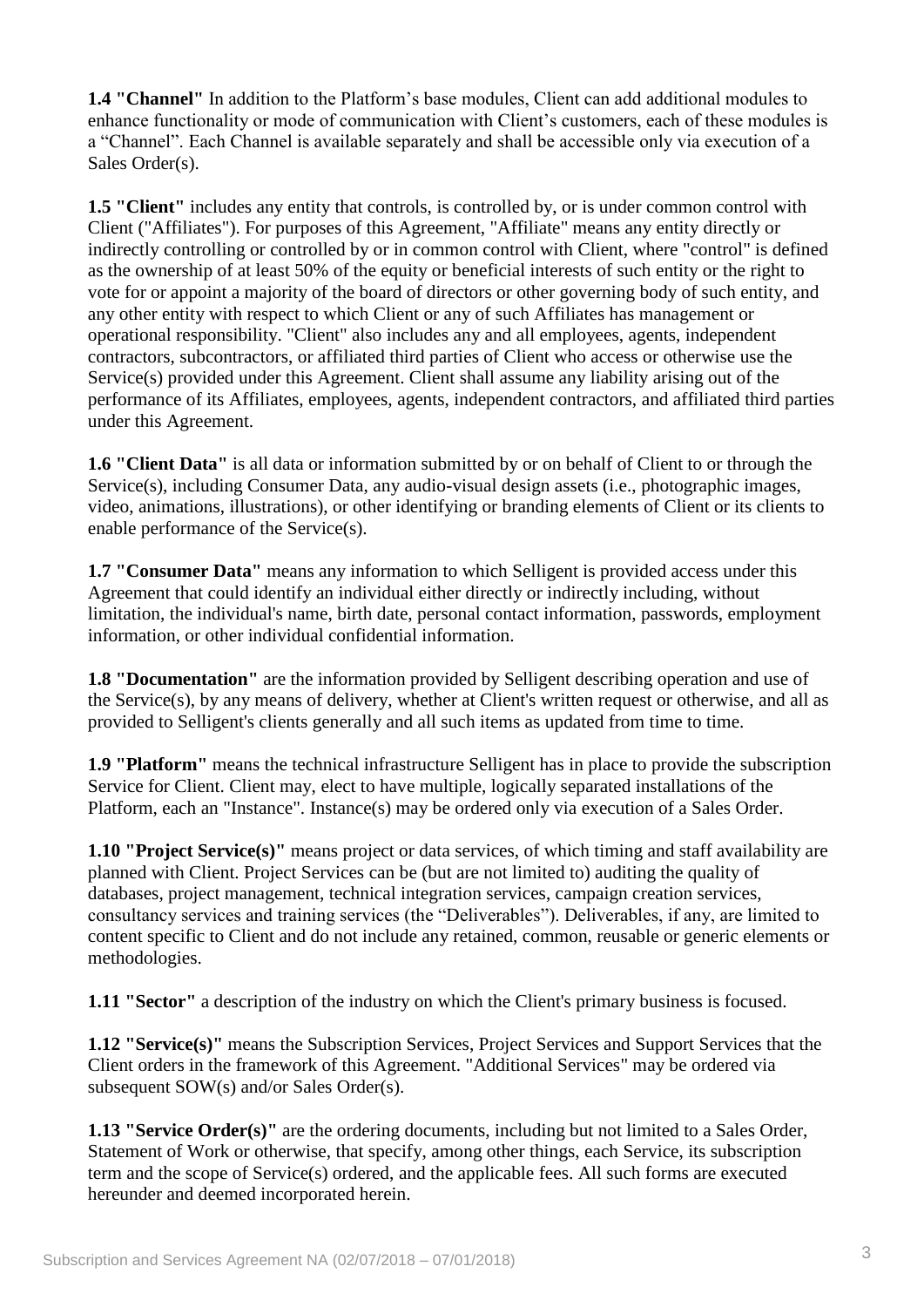**1.14 "Statement of Work" or "SOW"** means a document executed by Client and Selligent that further specifies any additional service(s), including any fees associated therewith, and any other terms and conditions mutually agreed to by the parties.

**1.15 "Subscription Service(s)"** means, as ordered on a Service Order, the software and products which Selligent owns and/or is licensed to resell and/or distribute from third parties, accessible via a designated website or IP address, or ancillary products and services provided to Client by Selligent, to which Client is being granted access under this Agreement.

**1.16 "Subscription Term"** means the term specified in the applicable Sales Order during which Client can use the Subscription Service.

**1.17 "Support Service(s)"** means help-desk and technical support services which are by nature consumed on an ad-hoc basis and cannot be planned. Selligent provides permanent availability for those services governed by the conditions in the Support and Service Level Schedule.

**1.18 "Unique Contact"** is a deduplicated e-mail address appearing on Client's lists within the Platform. The number of Unique Contacts appearing in a Client's list shall be used for billing purposes as described in an applicable Sales Order(s).

**1.19 "Usage Rights"** means those rights to use the Subscription Services within the limits agreed upon in a Sales Order.

**1.20 "User"** means an individual expressly authorized by Client to use the Services and to whom Client has supplied a user identification and password, such as employees, agents (third-party service providers), independent contractors or subcontractors.

#### 2. PROVISION AND USE OF THE SERVICE(S).

**2.1 Description of Service(s).** Selligent will make available the Service(s) for Client's use in an environment hosted and managed by Selligent and its contracted third-party(ies). Selligent may change third-party providers at any time in its sole discretion, including by hosting or providing the Service(s) directly. Client shall have no right to pursue a cause of action or other claim against any such third-party provider(s) with respect to the provision of Services under this Agreement, and expressly acknowledges this and waives any such right(s) to do so, provided, however, that the obligations under this Section 2.1 shall not constitute a waiver of any rights Client may have against Selligent related to the provision of Service(s) under this Agreement, including those aspects of the Service(s) provided by a contracted third-party, and Selligent acknowledges that it is responsible and liable for the performance of any third-party vendor hereunder. Selligent or its contracted thirdparty(ies) may provide Client, solely for Client's own internal use, with access information (including without limitation URL(s), XML interface(s), user name(s) and/or password(s)) to access the Service(s). If a server migration is required, Selligent will take commercially reasonable steps to notify Client at least twelve (12) hours in advance of beginning the migration unless the server migration process must begin sooner to protect server data. Selligent will also take commercially reasonable steps to ensure that server migrations are complete within six (6) hours of start time. Client agrees that other required maintenance may interfere with access and use of the Service(s) until such maintenance has been completed, and expressly accepts such condition. . Selligent will take commercially reasonable steps to notify Client approximately two (2) business days in advance of any such additional required maintenance. In the event of downtime, Client will only be entitled to credit(s), refund(s), and/or set-offs as expressly provided in this Agreement, the Support and Service Level Schedule attached hereto as Exhibit A and incorporated herein by reference, or as otherwise agreed upon by the parties in writing. Selligent will also provide Client with Project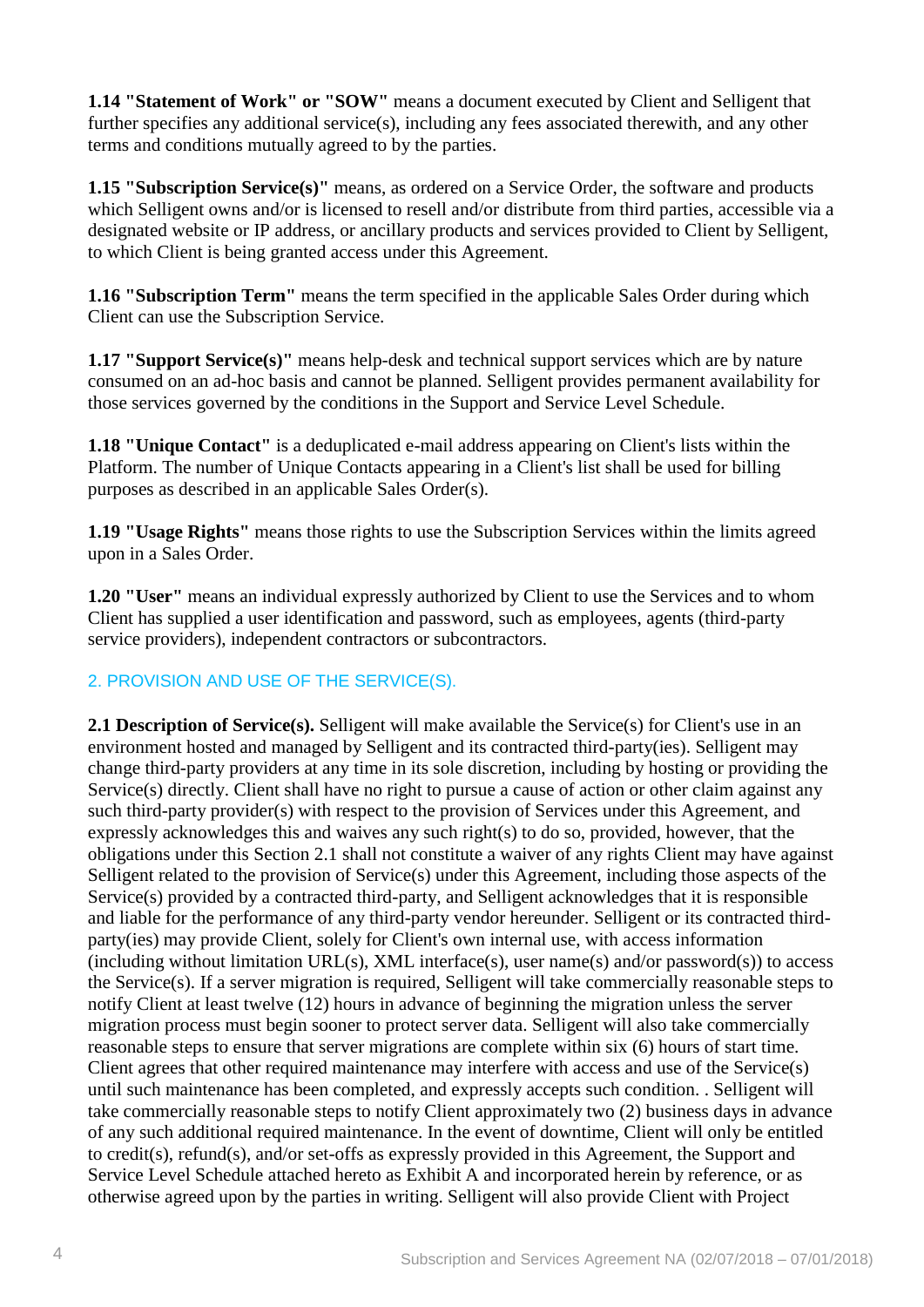Services and Support Services as may be described in specific Service Order. Client shall not have any right, claim or interest whatsoever relating to the Services other than those granted by this Agreement. Client agrees that execution of any Service Order shall not be contingent on the delivery of any future functionality or features, nor shall any such execution rely on any oral or written, private or public comments made by Selligent respecting future functionality or features.

**2.2 Selligent Obligations; Reservations of Rights.** Selligent shall make the Service(s) available to Client pursuant to all the terms and conditions of this Agreement and any set forth on the Service Order(s). During the term of this Agreement: (i) the Service(s) shall perform materially in accordance with its Documentation, and (ii) the functionality of the Service(s) will not be materially decreased from that available as of the Effective Date. Client agrees its purchase of one or more subscriptions is not contingent on the delivery of any future functionality or features nor on any oral or written private or public comments made by Selligent respecting future functionality or features. Client acknowledges that in providing the Service(s), Selligent uses Selligent's: (a) company name(s), trademark(s) and logo(s), domain name(s), the product and service name(s) associated with the Service(s), and other trademarks and service marks; (b) certain audio and visual information; and (c) other technology, software, hardware, products, processes, algorithms, user interfaces, know-how and other trade secrets, techniques, designs, inventions, and other tangible or intangible technical material or information (collectively "Selligent Technology") and that the Selligent Technology is covered by intellectual property rights owned or licensed by Selligent (collectively "Selligent IP Rights"). Other than as expressly set forth in this Agreement, no license or other rights in or to the Selligent Technology or Selligent IP Rights are granted to Client, and all such licenses and rights are hereby expressly reserved. In addition, Selligent reserves the right to modify, update, upgrade, or discontinue features of the Service(s). No functionality of the Service(s) will be materially decreased from that available as of the Services ordering. Client acknowledges and agrees that Selligent may, subject to the terms of its Privacy Policy and this Agreement, use Client Data to provide services hereunder. Client hereby grants to Selligent a nonexclusive, non-transferable license to use, perform, and display the Client Data during the Term solely to allow Selligent to perform its obligations as stated herein. Selligent may prepare aggregated and anonymized summary statistics incorporating and based upon the usage activity, data and other statistics of Client and Selligent's other clients ("Benchmarking Statistics"). Selligent shall own the Benchmarking Statistics which it may use in its own research, marketing and other commercial services, offerings or activities.

**2.3 Client Responsibilities.** Client shall use the Service(s) solely for its internal business purposes as contemplated by this Agreement. Client is responsible for all activities that occur under Client's user accounts. Client shall: (i) have sole responsibility for the accuracy, quality, integrity, legality, reliability, and appropriateness of all Client Data (including its text, audio, video, images or other content) and shall not store in the cloud data warehouse any data that is illegal, harmful, or offensive; (ii) use commercially reasonable efforts to prevent unauthorized access to, or use of, the Service(s), and notify Selligent promptly of any unauthorized use; and (iii) have sole responsibility for complying with all applicable local, state, federal, and foreign laws and regulations in using the Service(s). Client agrees not to store any data in the cloud data warehouse that violates the security or integrity of any network, computer or communications system, software application, or network or computing device.

**2.4 Client Use Guidelines & Restrictions.** Selligent grants Client a limited, non-exclusive, nontransferable, non-sublicensable, worldwide right to access and use the Service(s) in accordance with all the terms and conditions of this Agreement. Client is responsible for the provision and use of the appropriate equipment needed to connect to and use the Services, including, without limitation, computers, computer operating system and web browser. Client shall ensure that this equipment complies with the specifications set forth in the Documentation. Client shall not: (i) license,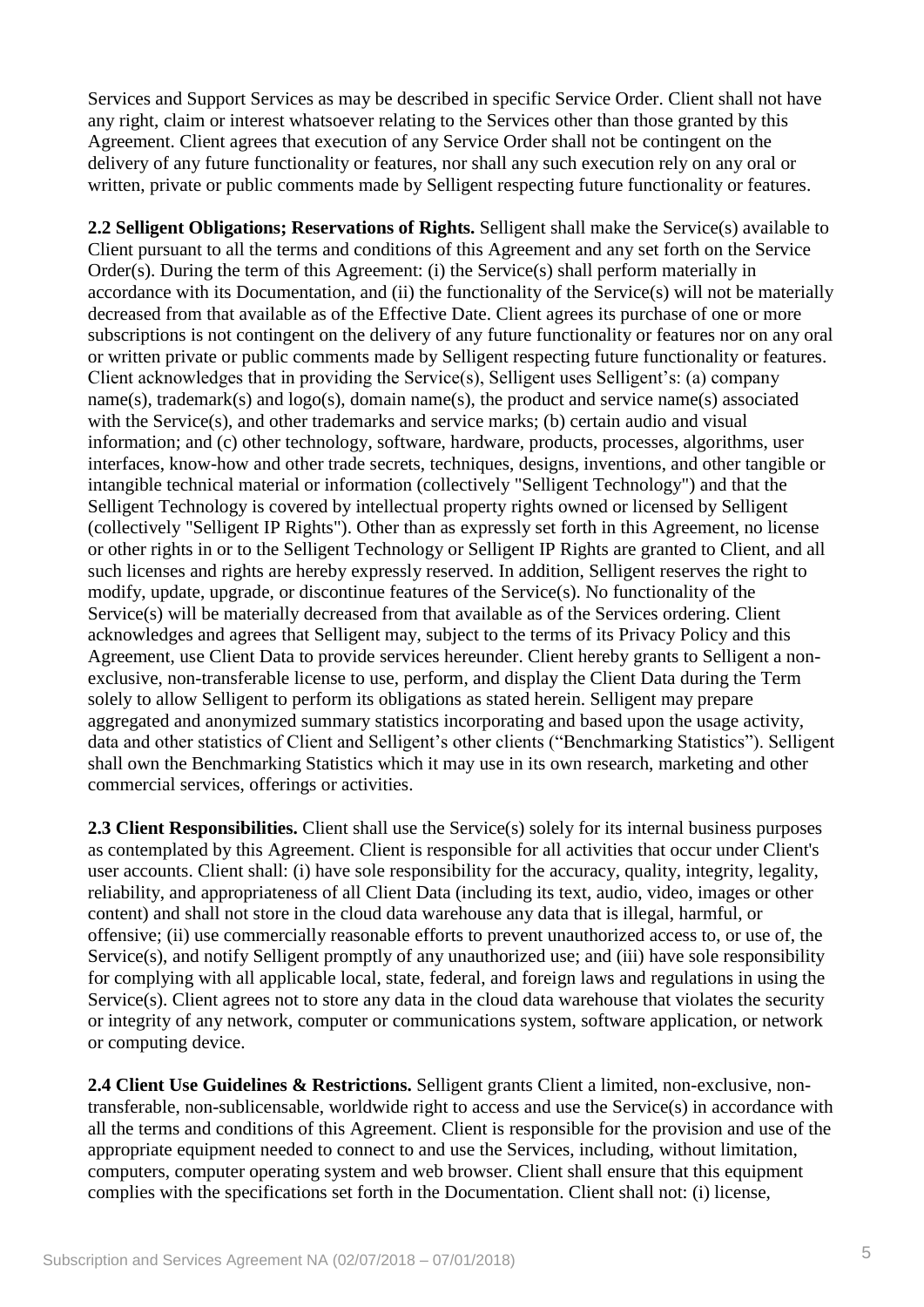sublicense, sell, resell, rent, lease, transfer, assign, distribute, time-share or otherwise commercially exploit or make the Service(s) available to any third-party, other than as contemplated by this Agreement; (ii) use the Service(s) to send spam or otherwise duplicative or unsolicited electronic communications in violation of applicable law; (iii) send or store material which is infringing, libelous, or otherwise unlawful or tortious, including material harmful to children or violative of third-party privacy rights; (iv) use the Services for criminal, illegal or otherwise unlawful purposes; (v) send or store material known by Client to contain software viruses, worms, Trojan horses or other harmful computer code, files, scripts, agents or programs; (vi) intentionally interfere with or disrupt the integrity or performance of the Service(s) or the data contained therein; or (vii) attempt to gain unauthorized access to the Service(s) or their related systems or networks; (viii) modify, copy or create derivative works based on the Service(s) or Selligent Technology; (ix) create Internet "links" to or from the Service(s), or "frame" or "mirror" any content forming part of the Service(s), other than on Client's own intranets or otherwise for its own internal business purposes; or  $(x)$ disassemble, reverse engineer, translate or decompile the Service(s) or Selligent Technology, or purposefully access it with the intent to (A) build a competitive product or service, (B) build a product or service using substantially similar features, functions or graphics of the Service(s), or  $(C)$ copy any features, functions, or graphics of the Service(s). Client may not access the Service(s) if Client is a direct competitor of Selligent, except with Selligent's prior written consent. Client may not access the Service(s) for purposes of monitoring its performance or functionality, or for any other benchmarking or competitive purpose(s). Client may not use the Services or the Platform for activities or purposes for which the Platform or Services require specific certifications (e.g. they are not certified for Payment Card Industry (PCI) compliance or healthcare related data) or are not conceived (e.g. the sending of videos and the hosting of videos on the Platform & Services or using of bandwidth in an abusive manner by including large files in e-mails are forbidden), or in excess of the Platform Limitations (defined in the Documentation), or in a manner adversely affecting the Services' usability for Selligent, including other Selligent clients.

**2.5 Subscription Services Requirements:** : Except to the extent the enumerated items below permit deviation, Client must, at all times, comply with the Acceptable Use Policy ("AUP") of Selligent, as may be updated from time-to-time by Selligent, in its sole discretion, on notice to Client, currently available at:<http://www.selligent.com/acceptable-use-policy> Client further agrees it will:

- a. use reasonable security precautions, including encrypting any Consumer Data transmitted to Selligent servers or storage devices;
- b. cooperate with Selligent's reasonable investigation of services outages, security problems and any suspected breach of this Agreement, including all exhibit(s) and Service Orders;
- c. include the recipient's e-mail address in the body of the message or in the "TO" line of the e-mail;
- d. on request, and as needed, respond to any third-party complaints, promptly provide any available information documenting the business relationship or consent of the involved parties, and otherwise reasonably cooperate in responding to complaints and mitigating the effects related to such complaints on applicable third-party cloud hosting provider's network or Selligent's provision of the Service(s);
- e. post a Privacy Policy for each domain named in or associated with each mailing;
- f. post an e-mail address for complaints (such as abuse@yourdomain.com) in a conspicuous place on each website named in or associated with each mailing and promptly respond to messages sent to such address;
- g. have the means to track anonymous complaints sent to such registered address;
- h. not alter or obscure mail headers or assume a sender's identity without the sender's explicit permission;
- i. honor revocations of consent or unsubscribe requests, and notify recipients of the same; and
- j. properly handle and process notices sent to Client by any person claiming Client Data violates such person's rights.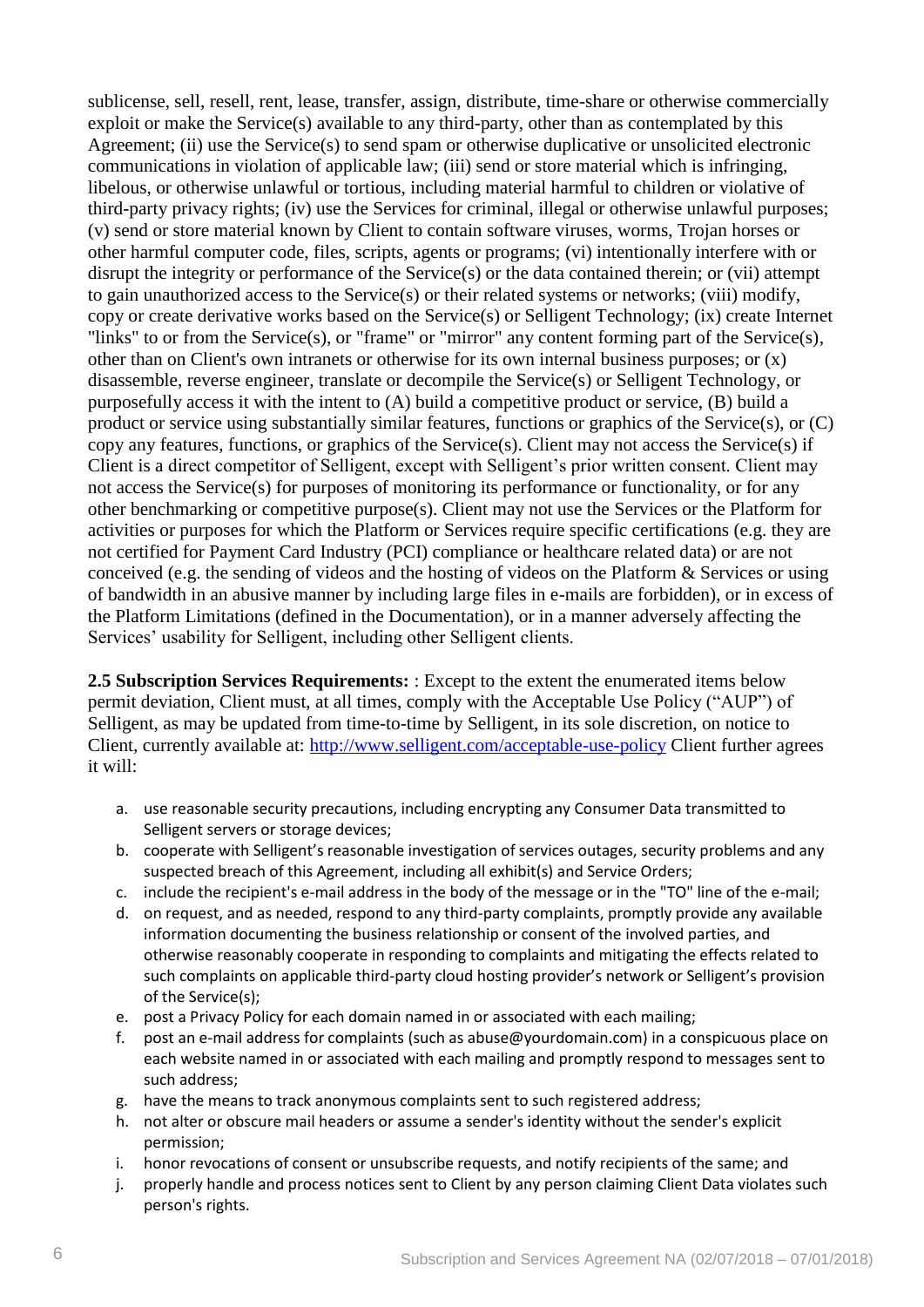Selligent, of its own accord or at the direction of any then-applicable third-party service provider(s) may suspend or terminate the Service(s), and as the case may be, IP address(es), for a violation of the AUP or an actual or reasonably-apparent imminent attack or unauthorized access, until such violation, attack or unauthorized access is remedied. In the event Selligent must suspend Service(s) due to an actual or reasonably- apparent imminent attack on, or unauthorized access to, the Service(s), Selligent will use commercially reasonably efforts to provide Client with advance notice of such suspension. Selligent reserves the right to finally terminate any client for any singular material violation that risks the safety, security or reputation of any network, person or entity, or for repeat violations of the AUP resulting in burdensome administration for Selligent or the thenapplicable third-party service provider. In any such event Client is not entitled to any credit, refund, or set-off.

**2.6 Third-Party Providers.** Any exchange of data or other interaction between Client and a thirdparty provider (other than any subcontractor or agent performing any obligations of Selligent under this Agreement), and any purchase by Client of any product or service offered by any third-party provider, is solely between Client and such third-party provider.

#### 3. FEES & PAYMENT.

**3.1 Fees.** Client shall pay all fees specified in all executed Service Orders hereunder. Except as otherwise provided in a Sales Order or SOW, all fees are quoted in United States Dollars ("USD"). Except as provided for in Sections 6.2 and 9.2 of this Agreement, all Fees are non-refundable.

**3.2 Invoicing & Payment.** Fees for the Service(s) will be invoiced in accordance with the terms in the relevant Service Order and shall be payable, by Client, annually in advance, unless otherwise agreed to in writing by the parties. Unless otherwise stated in the Service Order, charges are due net thirty (30) days from date of invoice. Unless otherwise stated in the Service Order, all payments made under this Agreement are in USD. Client shall maintain complete and accurate billing and contact information on the Service(s) at all times, and shall update such information periodically, as needed. Unless agreed to otherwise in a specific Service Order, all payments made by Client hereunder shall be made electronically via automated clearing house payment ("ACH") or wire transfer in accordance with the terms herein.

**3.3 Overdue Payments.** Any payment not received from Client by the due date may accrue late charges at the rate of 0.5% of the outstanding balance per month, or the maximum rate permitted by law, whichever is lower, from the date such payment was due until the date paid. Upon two (2) business days' notice, Selligent may suspend any Service that is unpaid as and when due, and will notify Client of such suspension by e-mail. Selligent may fully and finally terminate any Service(s) that remains unpaid as of five (5) business days following such e-mail notice. In the event of any such suspension or termination of Services as described herein, Client acknowledges and agrees that Selligent has no obligation to retain Client Data and such Client Data may be irretrievably deleted no sooner than fourteen (14) days after any termination hereunder.

**3.4 Taxes.** Unless otherwise stated, fees on a Service Order do not include any local, state, federal or foreign taxes or duties of any nature ("Taxes"). Client is responsible for paying all Taxes, excluding only taxes based on Selligent's income. If Selligent has the legal obligation to pay or collect Taxes in any jurisdiction, Client is responsible for such Taxes and the appropriate amount shall be invoiced to and paid by Client, unless Client provides to Selligent a valid tax exemption certificate authorized by the appropriate taxing authority.

#### 4. CONFIDENTIALITY.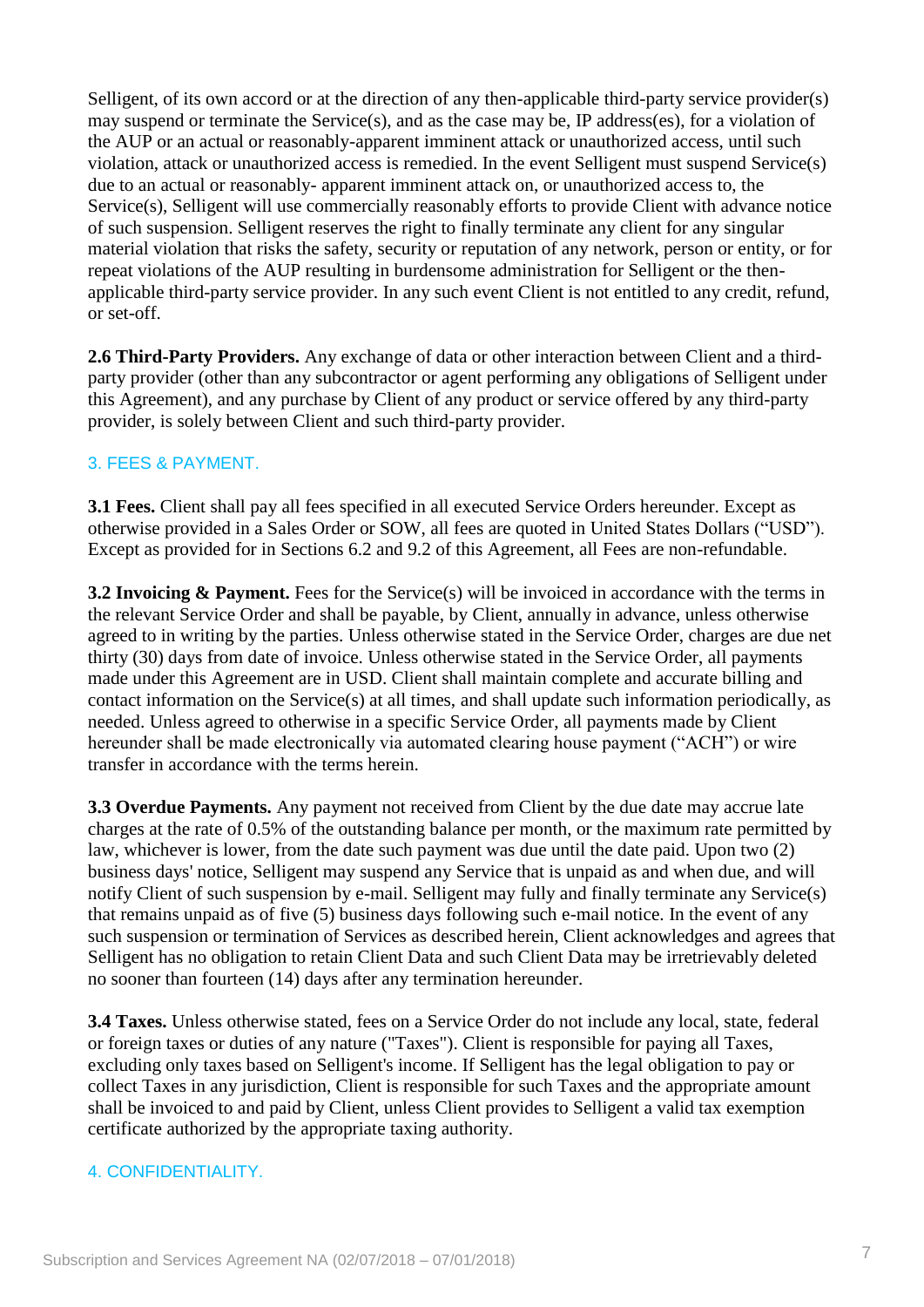**4.1 Definition of Confidential Information.** As used herein, "Confidential Information" is all nonpublic and proprietary information of a party ("Disclosing Party") disclosed by or on behalf of the Disclosing Party to the other ("Receiving Party"), whether orally or in writing, that is designated as confidential or that reasonably should be understood to be confidential given the nature of the information and the circumstances of disclosure, including this Agreement (and pricing and other terms reflected in all Service Order(s)), Client Data, the Service(s), the Selligent Technology, business and marketing plans, trade secrets, technology and technical information, product designs, methods, processes, code, data, inventions, apparatus, statistics, programs, research, development, information technology, network designs, passwords, sign-on codes, usage data, business processes, and the terms of this Agreement. Confidential Information (except for Client Data) shall not include any information that: (i) is or becomes generally known to the public without breach of any obligation owed to the Disclosing Party; (ii) was known to the Receiving Party prior to its disclosure by the Disclosing Party without breach of any obligation owed to the Disclosing Party; (iii) was independently developed by the Receiving Party without breach of any obligation owed to the Disclosing Party; (iv) is incorporated into Benchmarking Statistics; or (v) is received from a third-party without breach of any obligation owed to the Disclosing Party.

**4.2 Confidentiality.** Except as provided for in Section 2.1 and 4.4 of this Agreement, the Receiving Party shall not disclose or use Confidential Information of the Disclosing Party for any purpose outside the scope of this Agreement, except with Disclosing Party's prior written permission.

**4.3 Protection.** For a period of five (5) years from initial disclosure, each party agrees to a) use not less than a commercially reasonable standard of care to protect Disclosing Party's Confidential Information disclosed hereunder; (b) not use Disclosing Party's Confidential Information other than as necessary to perform its obligations under this Agreement; (c) not disclose the Confidential Information to any other third-party except as provided herein or as authorized by Discloser in writing; and (d) disclose Disclosing Party's Confidential Information to its Representatives on a "need-to-know" basis only, provided that each Representative is bound by obligations of confidentiality and usage and restrictions against disclosure substantially similar to those contained herein. If required under applicable law, Client and Selligent agree to execute a DPA, a copy of which is hereby incorporated into this Agreement as Exhibit B. Client agrees that Selligent may, subject to the terms of the DPA, process Consumer Data.

**4.4 Compelled Disclosure.** If the Receiving Party is compelled by law to disclose Confidential Information of the Disclosing Party, it shall provide the Disclosing Party with prior notice of such compelled disclosure (to the extent legally permitted) and reasonable assistance, at Disclosing Party's cost, if the Disclosing Party wishes to contest the disclosure.

**4.5 Remedies.** If the Receiving Party discloses or uses (or threatens to disclose or use) any Confidential Information of the Disclosing Party in breach of this Section, the Disclosing Party shall have the right, in addition to any other remedies available to it, to seek injunctive relief to enjoin such acts, it being specifically acknowledged by the parties that any other available remedies are inadequate.

**4.6 Return of Confidential Information.** Upon the written request of Disclosing Party at any time, Receiving Party shall at its option, and if legally permissible, return or destroy (and certify such destruction in a signed writing) all Confidential Information of Disclosing Party, including all copies thereof, whether in physical or electronic form; provided, however, Selligent may retain a copy of Client's Confidential Information for archival purposes. To the extent that it is impracticable to return or destroy any Confidential Information, and with respect to any copies retained for archival purposes, Recipient shall continue to maintain the confidentiality of such information in accordance with this Agreement for as long as such information is retained.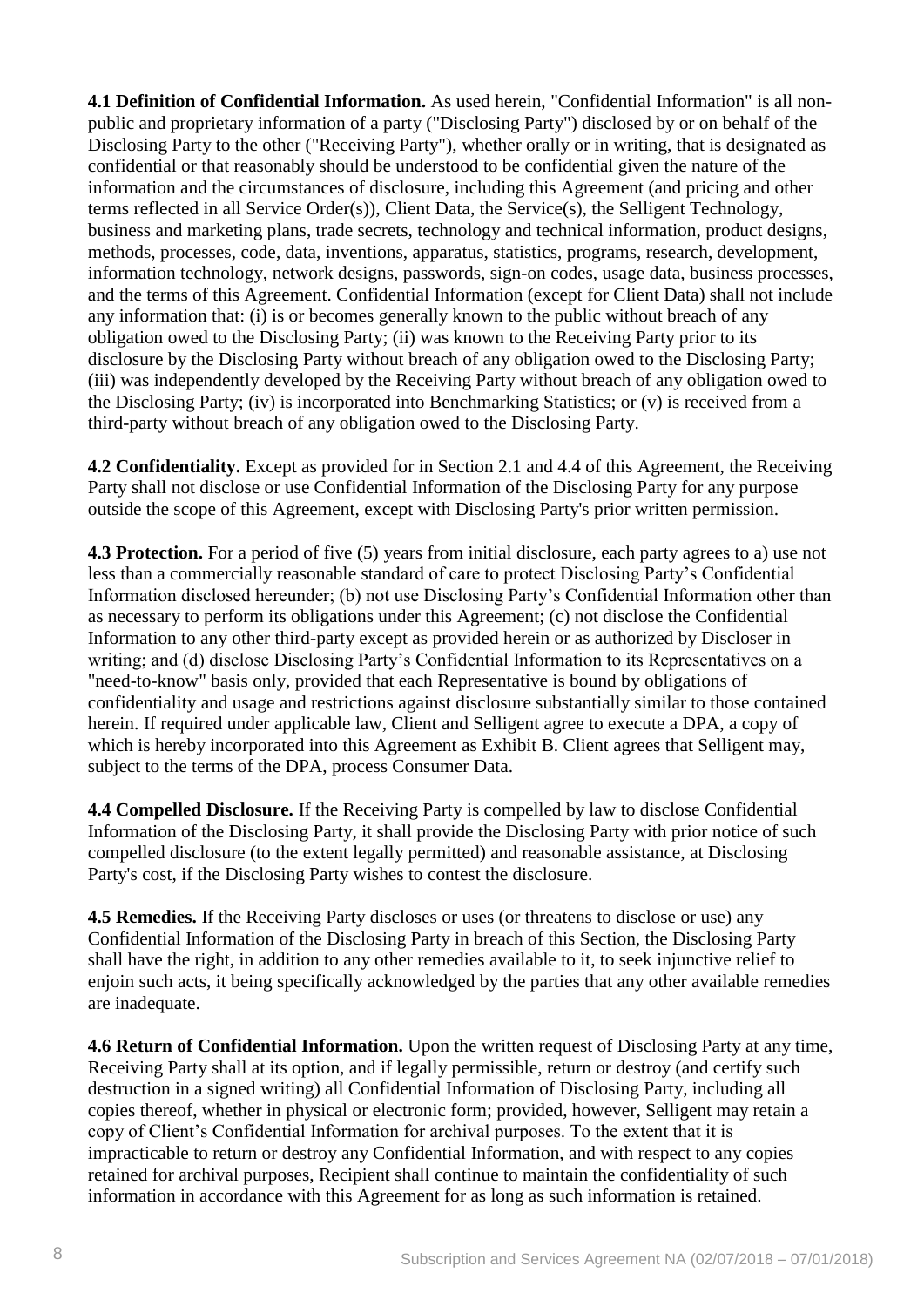**4.7 Data Breach.** For purposes of this section, "breach" means any unlawful or unauthorized acquisition or use of Consumer Data that compromises the security, privacy, or integrity of the Consumer Data. If any Consumer Data that is held by Selligent is breached, Selligent shall utilize best efforts to: (i) provide the Client written notice of such breach no later than three (3) business days from the date it obtains actual or constructive knowledge of the breach; and (ii) mitigate any and all adverse effects of the Consumer Data breach. In the event of a breach as defined in this provision or any other occurrence of any other event regarding Consumer Data that requires notification under applicable law, Selligent agrees, subject to the limits set forth in Section 7, to pay the Client's reasonable direct costs incurred in providing any required notice to affected individuals in accordance with any applicable law.

#### 5. WARRANTIES & DISCLAIMERS.

**5.1 Mutual Warranties.** Each party warrants that it has the legal power to enter into this Agreement.

**5.2 Selligent Warranties.** Selligent warrants that it will provide the Service(s) in a workmanlike manner consistent with general industry standards reasonably applicable to the provision thereof. If Client notifies Selligent in writing of errors in any Deliverables or Subscription Services within thirty (30) days of receipt, Selligent's sole liability with respect to the errors in the unaltered versions of such Deliverables or Subscription Services, shall be to attempt to correct those errors on a time and materials basis at its then-current rates.

**5.3 Client Warranties.** Client warrants that: (a) Client owns or otherwise has the right to use any Client Data, Consumer Data, software, systems or materials provided by or on behalf of Client to Selligent in performing any Services hereunder; (b) Client Data and Consumer Data do not and shall not contain any data or materials that infringe upon the intellectual property rights of a third party, or that Client knows to be inaccurate; (c) Client has obtained the necessary authorizations to permit Selligent to access any third party data, software, systems and materials to provide any Services requested under an applicable Sales Order or Statement of Work; and (d) Client's use of the Services, Deliverables, and any outputs or results obtained therefrom shall not violate any applicable law, rule, or regulation, including, without limitation, export, privacy, antidiscrimination, or anti-trust laws, or any proprietary or contract right of any third-party.

**5.4 Disclaimer.** EXCEPT AS EXPRESSLY PROVIDED HEREIN, SELLIGENT MAKES NO WARRANTY OF ANY KIND, WHETHER EXPRESS, IMPLIED, STATUTORY, OR OTHERWISE. SELLIGENT HEREBY SPECIFICALLY DISCLAIMS ALL IMPLIED WARRANTIES, INCLUDING ANY WARRANTY OF MERCHANTABILITY OR FITNESS FOR A PARTICULAR PURPOSE, TO THE MAXIMUM EXTENT PERMITTED BY APPLICABLE LAW.

#### 6. INDEMNIFICATION.

**6.1 Mutual Indemnification.** Each Party (the "Indemnifying Party") will indemnify, defend, and hold the other Party and its respective officers, directors, employees and agents harmless from and against any and all third party claims, actions, demands, or lawsuits arising out of performance of this Agreement, and resulting judgments, damages, liabilities, fines, penalties, losses, costs, and expenses (including reasonable attorneys' fees) or any amounts paid in settlement thereof subject to the conditions herein, to the extent arising out of or relating to:

- a. the gross negligence or willful misconduct of the Indemnifying Party; or
- b. any act or omission by the Indemnifying Party that results in personal injury or death.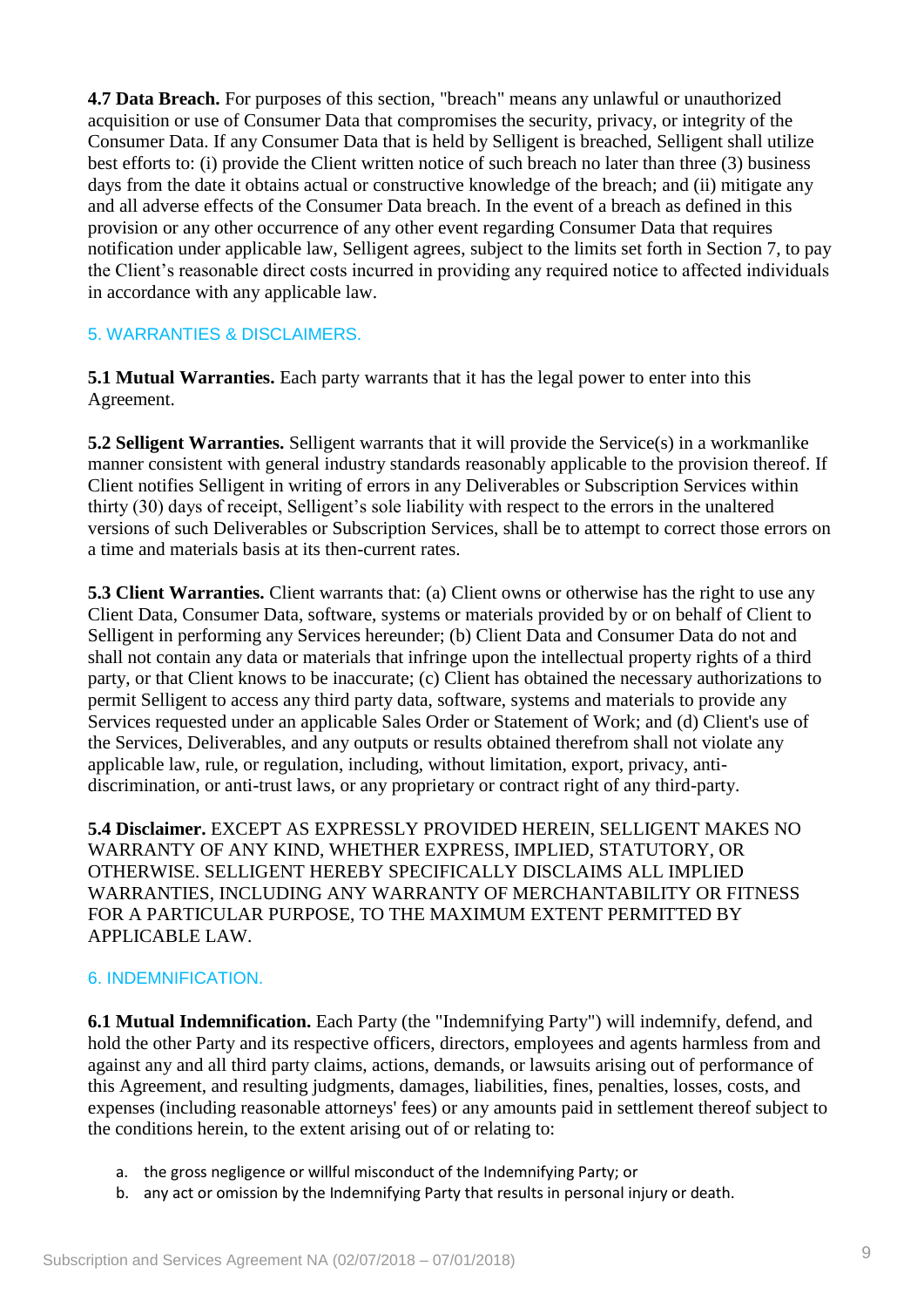**6.2 Indemnification by Selligent.** Subject to this Agreement and the limitations set forth herein, Selligent shall defend, indemnify and hold Client harmless against any loss or damage incurred in connection with claims, demands, suits, or proceedings ("Claim(s)") made or brought against Client by a third-party (i) alleging that the use of the Service(s) as contemplated hereunder infringes any third-party United States copyright(s) or trademark(s), registered as of the Effective Dates of Sales Order No. 1, of such third-party or misappropriates such third-party(ies')'s trade secret(s), or (ii) against any damages, penalties, and fines resulting solely from Selligent's failure to comply with applicable law or with the provisions of Section 4.7; provided, that Client (a) promptly gives written notice of the Claim to Selligent (but only to the extent that delay in giving notice materially prejudices Selligent's ability to fulfill its obligations under this Section); (b) gives Selligent sole control of the defense and settlement of the Claim; and (c) provides to Selligent, at Selligent's cost, all reasonable assistance. The Client may also choose to participate in the defense of such claims at Client's sole cost and expense. Selligent's obligations under this Section 6.1 shall be Client's sole remedy for any of the above infringement, misappropriation, and data breach claims and actions. Exclusive of any costs of defense incurred by Selligent in connection with any Claim, the aggregate liability of Selligent under this Section 6.2, including without limitation any liability arising from judgments, damages, awards, fines, penalties, recoveries, or settlements resulting from a Claim, shall be limited to the aggregate amounts paid or payable by Client in the twelve (12) months preceding any such Claim. Selligent's obligations under this Section 6.2 shall not apply if the alleged infringement or misappropriation is based on the Client Data or results from use of the Services in conjunction with any other platform, product or service, or unlicensed activities or use of the Services in violation of this Agreement. In the event a Claim under this Section 6.1 is made or in Selligent's reasonable opinion is likely to be made, Selligent may, at its sole option and expense: (i) procure for Client the right to continue using the Services under the terms of this Agreement; (ii) replace or modify the Services to be non-infringing; or (iii) if the foregoing options are not reasonably available, Selligent may terminate this Agreement and refund to Client all prepaid, unused fees.

**6.3 Indemnification by Client.** Subject to this Agreement, Client shall defend, indemnify and hold Selligent harmless against any loss or damage (including reasonable attorneys' fees) incurred in connection with Claims made or brought against Selligent by a third-party alleging that the Client Data or Client's illegal or unauthorized use of the Service(s) infringes the rights of, or has otherwise harmed, a third-party; provided, that Selligent (a) promptly gives written notice of the Claim to Client; (but only to the extent that delay in giving notice materially prejudices Client's ability to fulfill its obligations under this Section 6.3) (b) gives Client sole control of the defense and settlement of the Claim (provided that Client may not settle or defend any Claim unless it unconditionally releases Selligent of all liability); and (c) provides to Client, at Client's cost, all reasonable assistance.

### 7. LIMITATION OF LIABILITY.

**7.1 Limitation of Liability.** EXCEPT FOR THE INDEMNIFICATION OBLIGATIONS UNDER SECTION 6.1, SELLIGENT'S DEFENSE OBLIGATIONS UNDER SECTION 6.2, THE INDEMNIFICATION OBLIGATIONS UNDER SECTION 6.3; AND CLIENT'S VIOLATION OF SECTION 2.3, 2.4, OR 2.5 OF THIS AGREEMENT, IN NO EVENT SHALL EITHER PARTY'S AGGREGATE LIABILITY ARISING OUT OF OR RELATED TO THIS AGREEMENT, WHETHER IN CONTRACT, TORT OR UNDER ANY OTHER THEORY OF LIABILITY, EXCEED THE AGGREGATE AMOUNTS PAID AND PAYABLE BY CLIENT TO SELLIGENT, IN THE TWELVE (12) MONTHS PRECEDING THE EVENT GIVING RISE TO THE LIABILITY.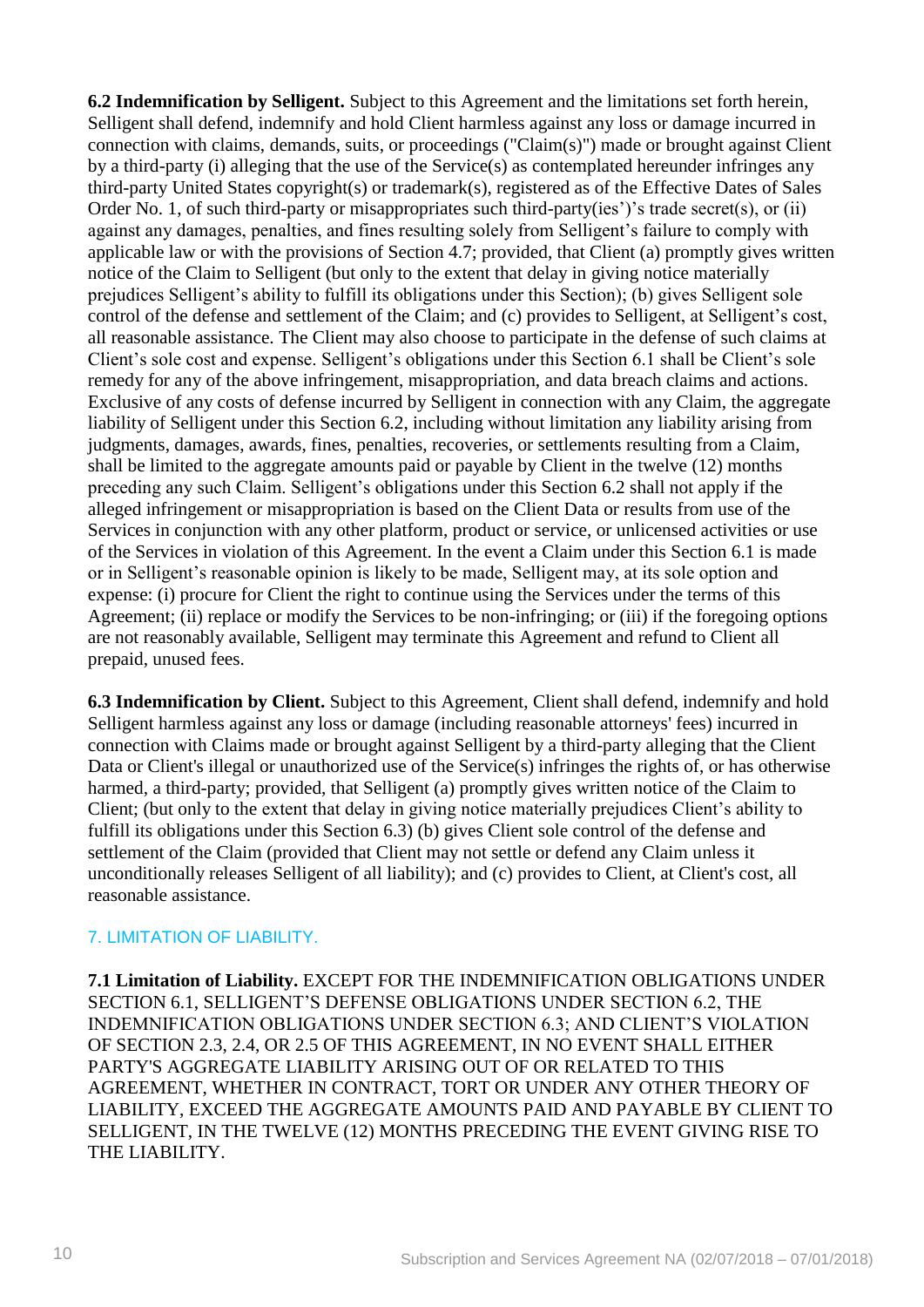**7.2 Exclusion of Consequential and Related Damages.** IN NO EVENT SHALL EITHER PARTY NOR SELLIGENT'S THIRD-PARTY HOSTING PROVIDER(S), HAVE ANY LIABILITY TO THE OTHER FOR ANY LOST PROFITS (EXCLUDING ANY FEES OWED TO SELLIGENT BY CLIENT UNDER THIS AGREEMENT), LOSS OF USE, COSTS OF PROCUREMENT OF SUBSTITUTE GOODS OR SERVICES, OR FOR ANY INDIRECT, SPECIAL, INCIDENTAL, PUNITIVE, OR CONSEQUENTIAL DAMAGES HOWEVER CAUSED AND WHETHER IN CONTRACT, TORT, OR UNDER ANY OTHER THEORY OF LIABILITY, WHETHER OR NOT THE PARTY HAS BEEN ADVISED OF THE POSSIBILITY OF SUCH DAMAGE. THIS SECTION SHALL NOT BE CONSTRUED TO PROHIBIT A SELLIGENT CLAIM FOR DAMAGES ALLEGING ANY SUCH BASES DUE TO VIOLATION OF THE PROPRIETARY RIGHTS SECTION (COPYING, ETC.) WHICH SELLIGENT ASSERTS ARE DIRECT, AND NOT INDIRECT DAMAGES.

#### 8. PUBLICITY.

Subject to Client's prior written approval (e-mail deemed sufficient), Selligent may use Client's name, tradename(s), trademark(s), and/or logo(s) in Selligent's client list identifying all or a material representation of Selligent's clients. Client agrees to participate in the development of a case study and/or white paper for publication on Selligent's website and/or other media outlets, and Client agrees to serve as a commercial reference client and/or provide a testimonial for Selligent and its Services. Selligent agrees not to alter the name or logo presentation as provided by Client in any such list, nor to state or imply any endorsement by Client.

#### 9. TERM & TERMINATION.

**9.1 Term of Agreement.** This Agreement shall take effect on the Effective Date and remain in force so long as there is at least one active Service Order in place, unless earlier terminated in accordance with this Section 9. Each Service shall be sold in a minimum of one (1) year increments. All Service Orders will automatically renew at the end of each term for an additional term of the same duration (each a "Renewal Term"), unless either party gives the other notice of non-renewal at least ninety (90) calendar days before the end of the then-current term. Renewals will automatically apply to all Services listed in the applicable Sales Order or Statement of Work. Timeframes specified in any Service Order or Statement of Work are only estimates. Actual performance times will be dependent upon Client's timely provision of accurate and properly-formatted data, feedback, and access to key personnel reasonably requested by Selligent from time-to-time. Selligent shall not be accountable for any performance delays caused by Client's failure to timely provide such data, access, or feedback required for performance. In such an event, estimated timetables shall be extended accordingly and Fees may be increased as a result of such delays.

**9.2 Termination for Cause.** A party may terminate this Agreement for cause: (i) upon thirty (30) days written notice of a material breach (other than non-payment which is not subject to a thirty (30) day cure and is due when scheduled) to the other party if such breach remains uncured at the expiration of such period; or (ii) if the other party becomes the subject of a petition in bankruptcy or any other proceeding relating to insolvency, receivership, liquidation or assignment for the benefit of creditors. Subject to such prior written notice, Selligent reserves the right to deactivate Client's passwords and/or credentials, and/or to block access to the Services for as long as Client remains in breach of its contractual obligations (including its payment obligations), and Client will be solely responsible for any and all consequences resulting from such blocking and/or deactivation, without possibility of recourse against Selligent. Selligent may terminate this Agreement if, at any time, Client becomes a direct competitor of Selligent's. Upon any termination for cause by Client, Selligent shall refund Client any prepaid fees for the remainder of the subscription term after the date of termination.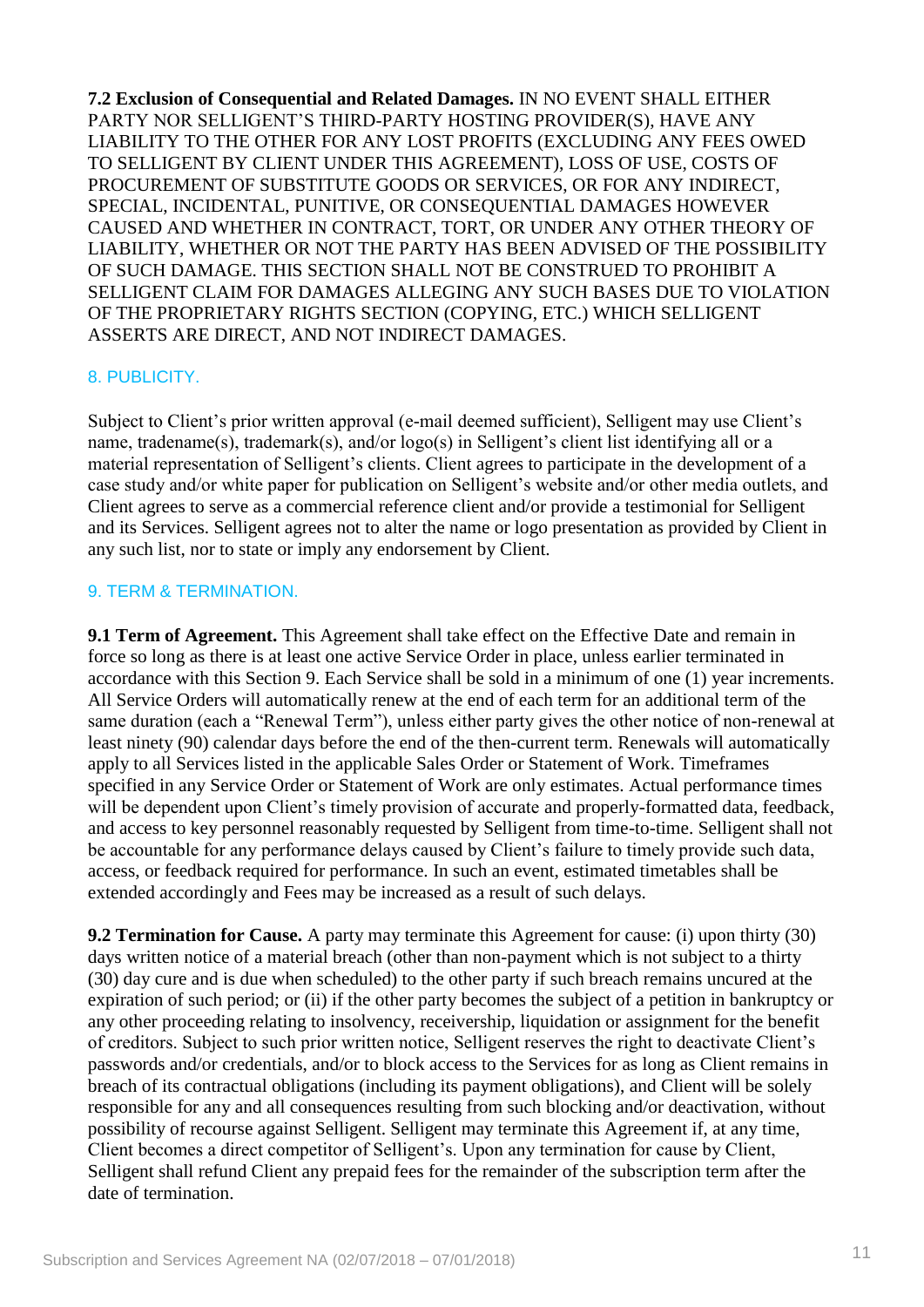**9.3 Outstanding Fees.** Termination shall not relieve Client of the obligation to pay any fees accrued and/or payable prior to the effective date of termination.

**9.4 Return of Client Data.** Subject to Section 3.3 above, upon written request by Client made within ten (10) calendar days prior to the effective date of termination or expiration of this Agreement, Selligent will return to Client, any Client Data through FTPS or SFTP. The format in which such data will be returned will be in Selligent format or any other format that can be run on industry standard, commercially available, software. All complaints relating to the return of the data must be notified to Selligent in writing within 5 working days of the return, failing which such claim will be dismissed. After termination of the Agreement, Selligent shall have no obligation to maintain or provide Client Data and shall thereafter, in due course, delete all Client Data in its systems or otherwise in its possession or control.

**9.5 Surviving Provisions.** The following provisions shall survive any termination or expiration of this Agreement: Sections 1, 2, 3, 4, 6, 7, 9.3, 9.4, 9.5, and 10.

## 10. GENERAL PROVISIONS.

**10.1 Nature of Relationship.** Client and Selligent understand, acknowledge and agree that their relationship is that of independent contractor, and nothing in this Agreement is intended to create a partnership, agency, joint venture or employment relationship.

**10.2 Entire Agreement.** This Agreement, as defined herein, constitutes the entire agreement between the parties relating to subject matter hereof and supersedes all prior or simultaneous agreements, discussions, negotiations and statements, written or oral.

**10.3 Other Documents.** No terms, provisions or conditions of any purchase order, acknowledgement or other business form that Client may use in connection with a Service Order or the purchase of any Service will have any effect on the rights, duties or obligations of the parties under, or otherwise modify, this Agreement, regardless of any failure of Selligent to object to such terms, provisions or conditions. Except as otherwise provided in Sections 6.2 and 9.2, Services Orders are non-cancelable, non-refundable, and non- returnable.

**10.4 Governing Law; Venue.** This Agreement shall be governed by and construed in accordance with the internal laws of the State of California, USA, without reference to conflict of laws principles. The parties hereby submit and consent to the personal and exclusive jurisdiction of courts located in the County of Santa Clara, State of California. The rights and obligations of the parties under this Agreement shall not be governed by the 1980 U.N. Convention on Contracts for the International Sale of Goods; rather such rights and obligations shall be governed by and construed under the internal laws of the State of California, including its Uniform Commercial Code. Any claim before a court in connection with this Agreement may only be initiated by either signatory, within one (1) year of the date on which the facts giving rise to such claim are known or should have been known by the claimant.

**10.5 Export Control.** Each party warrants that it will comply with the Export Administration Regulations and other United States laws and regulations governing exports in effect from time to time.

**10.6 Foreign Corrupt Practices Act.** Under the U.S. Foreign Corrupt Practices Act and Selligent's policies regarding foreign business practices, Client and its employees and agents shall not directly or indirectly make an offer, payment, promise to pay, or authorize payment, or offer a gift, promise to give, or authorize the giving of anything of value for the purpose of influencing an act or decision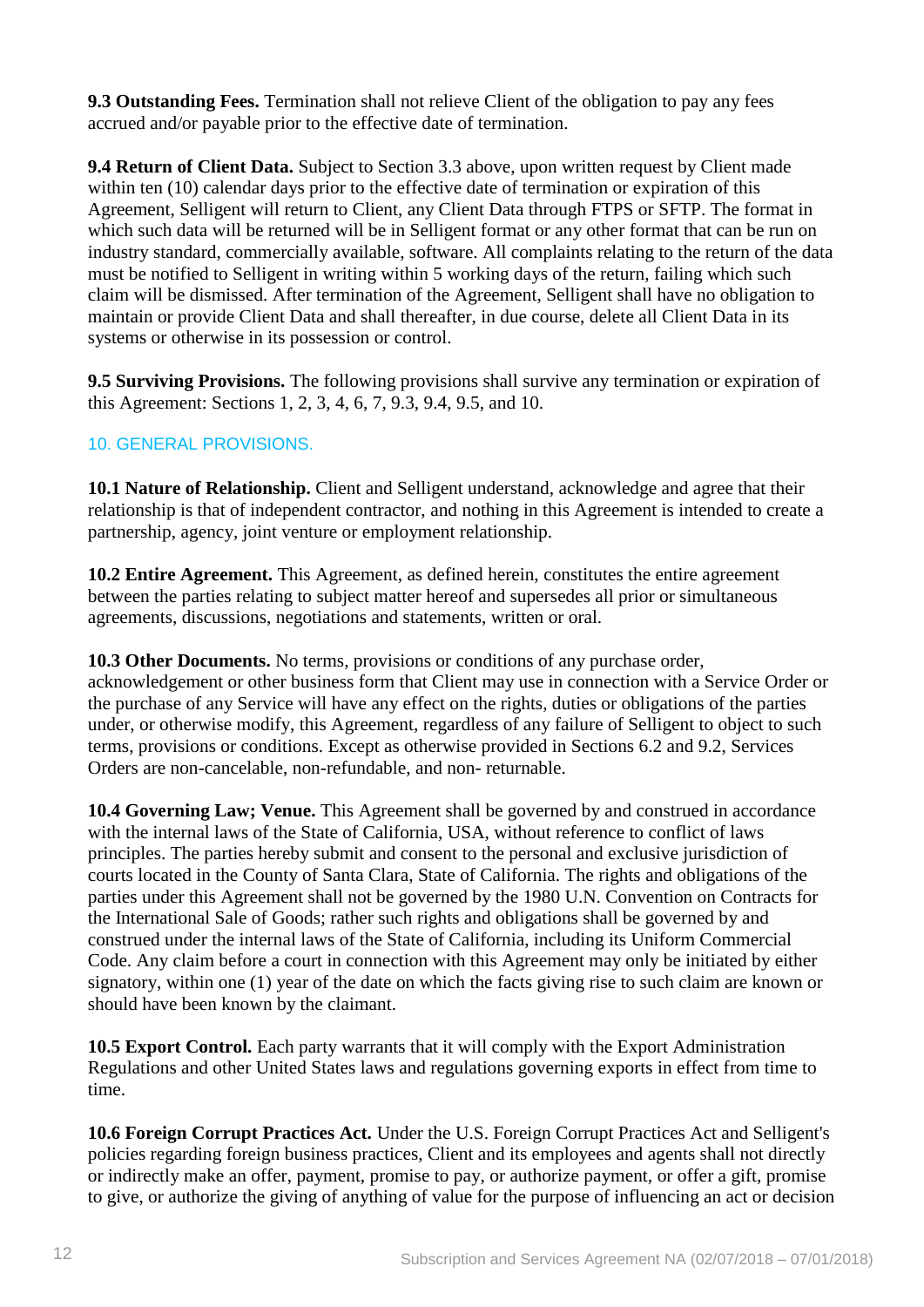of an official of any government or the U.S. Government (including a decision not to act) or inducing such a person to use his influence to affect any such governmental act or decision in order to assist Client in obtaining, retaining or directing any such business.

**10.7 Government Approvals.** Client warrants to the best of its knowledge that no consent, approval or authorization of, or designation, declaration or filing with, any governmental authority is required in connection with the valid execution, delivery and performance of this Agreement.

**10.8 U.S. Government Licensees.** If Client is a United States government agency or order a Service pursuant to a government contract or with government funds, then as defined in FAR section 2.101, DFAR section 252.227-7014(a)(1) and DFAR section 252.227-7014(a)(5) or otherwise, all Service(s) provided in connection with this Agreement are "commercial items," "commercial computer software" and/or "commercial computer software documentation." Consistent with DFAR section 227.7202 and FAR section 12.212, any use, modification, reproduction, release, performance, display, disclosure or distribution thereof by or for the US government shall be governed solely by the terms of this Agreement and shall be prohibited except to the extent expressly permitted by the terms of this Agreement. Client shall ensure that each copy used or possessed by or for the United States government is labeled to reflect the foregoing.

**10.9 Force Majeure.** Neither party shall incur any liability to the other on account of any loss, claim, damage, or liability to the extent resulting from any delay or failure to perform all or any part of this Agreement (except for payment), if and to the extent such delay or failure is caused, in whole or in part, by events, occurrences, or causes beyond the control and without any negligence on the part of the party seeking protection under this Section. Such events, occurrences, or causes shall include, without limitation, acts of God, strikes, lockouts, riots, acts of war, terrorism, earthquake, fire or explosions, but the inability to meet financial obligations is expressly excluded.

**10.10 Audit.** Upon thirty (30) days prior written notice, not more than once per calendar year, and subject to any confidentiality obligations owing to any third-parties, Selligent shall make available such financial and technical records to permit Client to verify Selligent's compliance with the terms of this Agreement. Client will conduct any audits in a way to avoid unreasonable interference with Selligent's normal business operations and in accordance with the terms of Section 4 of Exhibit B.

**10.11 Compliance.** Client acknowledges the Service(s) may include a monitoring component to track usage and agrees not to impede, disable or otherwise undermine such monitoring component's operation or its transmission of data to Selligent.

**10.12 Successors and Assigns; Assignment.** The parties acknowledge that the licenses granted hereunder are personal to Client. Neither this Agreement nor any rights or obligations of either Party arising hereunder may be assigned or transferred without the prior written consent of the other Party, such consent not to be unreasonably withheld or delayed. As used herein, an "assignment" includes transfer to any entity in connection with a merger, acquisition, or corporate change of control. If a Party provides a commercially reasonable basis for withholding consent to an assignment under this Section 10.12, said non-consenting Party may terminate this Agreement upon 90 days written notice to the other Party.

**10.13 Amendment; Severability.** This Agreement may be amended or supplemented only in a writing signed by duly authorized representatives of both parties. If any provision of this Agreement is held invalid or unenforceable for any reason, the remaining provisions shall continue in full force without being impaired. Client and Selligent shall replace any invalid provision with a valid one that most closely approximates the intent and economic effect of the invalid provision.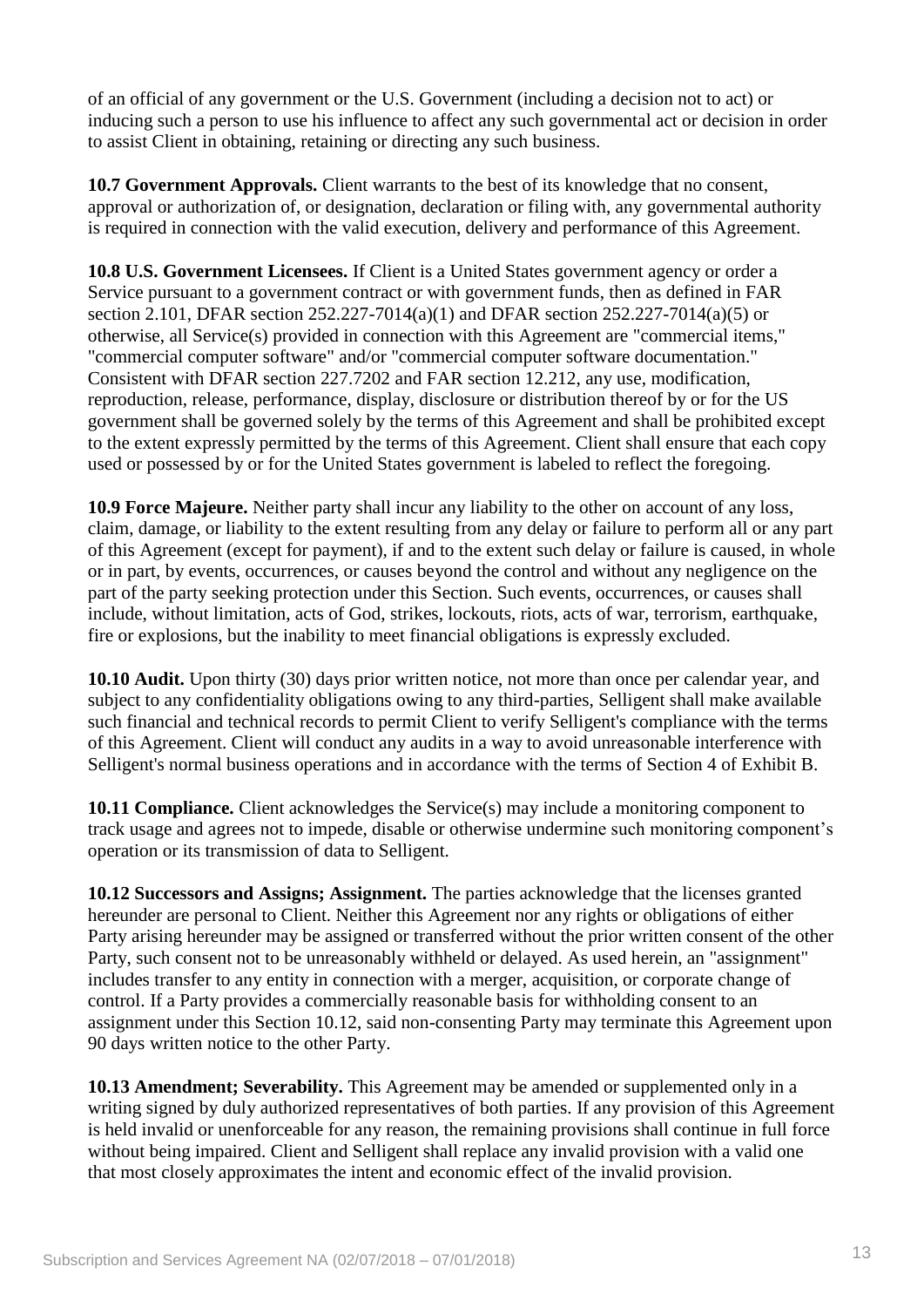**10.14 Waiver.** Any waiver of the provisions of this Agreement or of a party's rights or remedies under this Agreement must be in writing to be effective. Any such waiver shall constitute a waiver only with respect to the specific matter described in such writing and shall in no way impair the rights of the party granting such waiver in any other respect or at any other time. The waiver by either of the parties hereto of a breach or of a default under any of the provisions of this Agreement shall not be construed as a waiver of any other breach or default of a similar nature, or as a waiver of any of such provisions, rights or privileges hereunder. The rights and remedies herein provided are cumulative and none is exclusive of any other, or of any rights or remedies that any party may otherwise have at law or in equity. Failure, neglect, or delay by a party to enforce the provisions of this Agreement or its rights or remedies at any time, shall not be construed and shall not be deemed to be a waiver of such party's rights under this Agreement and shall not in any way affect the validity of the whole or any part of this Agreement or prejudice such party's right to take subsequent action.

**10.15 Feedback.** Client agrees that Selligent, or its agents, may freely use, disclose, reproduce, license, distribute, or otherwise exploit in any manner any feedback, comments, or suggestions Client or its Users may post in any forums or otherwise provide to Selligent about the Services and Software without any obligation to Client or its Users, restrictions of any kind (including on account of any intellectual property rights), and without any obligation of compensation to Client, its Users and/or any third-party.

**10.16 Non-Solicitation.** During the term of this Agreement and for a period of six (6) months after its expiration, neither party shall, directly or indirectly, solicit any current employee of the other party who has directly participated in the performance of this Agreement. In the event of a breach of this section, the non-defaulting party may, within thirty (30) days following its notice of such breach, claim from the defaulting party compensation in the amount of twelve (12) months of the applicable employee's most recent compensation rate as an employee of the non-defaulting party. The foregoing shall not apply to individuals hired as a result of the use of an independent employment agency (so long as the agency was not directed to solicit a particular individual) or as a result of the use of a general solicitation (such as a newspaper advertisement or digital posting) not specifically directed to employees of any other party.

**10.17 Notices.** Any notice required or permitted under this Agreement or required by law must be in writing and be (i) delivered in person, (ii) sent by first class registered mail, or air mail, as appropriate, or (iii) sent by reputable overnight courier, in each case properly posted and fully prepaid to the address of the applicable party identified herein as of the Effective Date, or to such other address of such party as may be later designated in writing in accordance with this Section. Notices shall be considered to have been given at the time of actual delivery in person, three (3) business days after deposit in the mail as set forth above, or one (1) day after delivery to an overnight air courier service, provided in each case that delivery in fact is effected. E-mail notice may be given to noticed e-mail addresses and are effective on dispatch, provided one of the above methods is also initiated on such same date and delivery of such other method is thereafter in fact effectuated. Client must notify Selligent of any changes to its Client contact, accounts payable, and Authorized Support Contact Information, within seven (7) days of any change thereto.

**10.18 Construction; Titles and Subtitles; Counterparts.** In this Agreement, unless it says otherwise: (a) reference to a person includes a legal person (such as a limited company) as well as a natural person; (b) reference to "including" in this Agreement shall be treated as being by way of example and shall not limit the general applicability of any preceding words; (c) reference to any legislation shall be to that legislation as amended, extended or re-enacted from time to time and to any subordinate provision made under that legislation; (d) reference to one party giving notice to the other party shall mean notice in writing; (e) references to clauses or schedules shall be to those